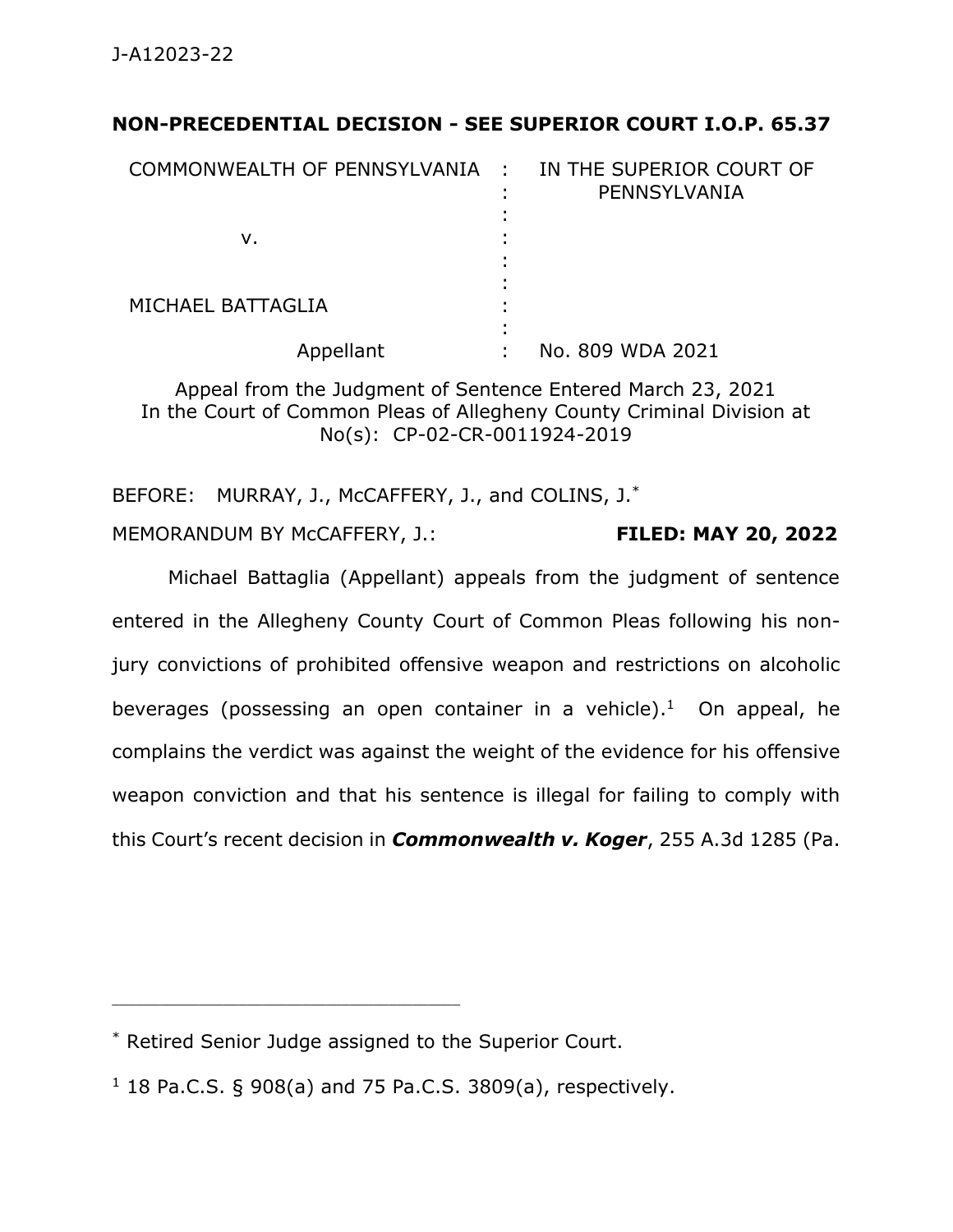Super. 2021), *appeal granted*, 270 WAL 2021 (April 5, 2022).<sup>2</sup> For the following reasons, we affirm.

The underlying offenses stem from an August 21, 2019, incident in West Mifflin Borough, Allegheny County, Pennsylvania. On that date, Appellant went to the residence of Mary Jo Kelly and her son, Anthony Petosi, on Everlawn Drive. Kelly asked Appellant to leave twice and when he did not, she and her son contacted police. N.T. Habeas & Suppression Motion & Non-Jury Trial, 3/23/21, at 6, 8-9. After police arrived, they conducted a pat down search of Appellant's person and found brass knuckles in his pocket. *Id.* at 16. Appellant was subsequently charged with possession of a prohibited offensive weapon, possessing an open container in a vehicle, criminal trespass, resisting arrest, and disorderly conduct.<sup>3</sup>

Appellant filed an omnibus pretrial motion seeking *habeas corpus* relief, dismissal of his charge for resisting arrest, and suppression of the brass knuckles. Appellant's Omnibus Pretrial Motion, 3/6/20, at 4-6 (unpaginated). On March 23, 2021, the trial court held an omnibus pretrial and *habeas corpus* hearing where the Commonwealth presented the following evidence relevant to Appellant's claims that are before us.

\_\_\_\_\_\_\_\_\_\_\_\_\_\_\_\_\_\_\_\_\_\_\_\_\_\_\_\_\_\_\_\_\_\_\_\_\_\_\_\_\_\_\_\_

<sup>2</sup> We note the author of the *Koger* decision is the same as in this memorandum.

 $3$  18 Pa.C.S. §§ 3503(b.11)(i), 5104, 5503(a)(1).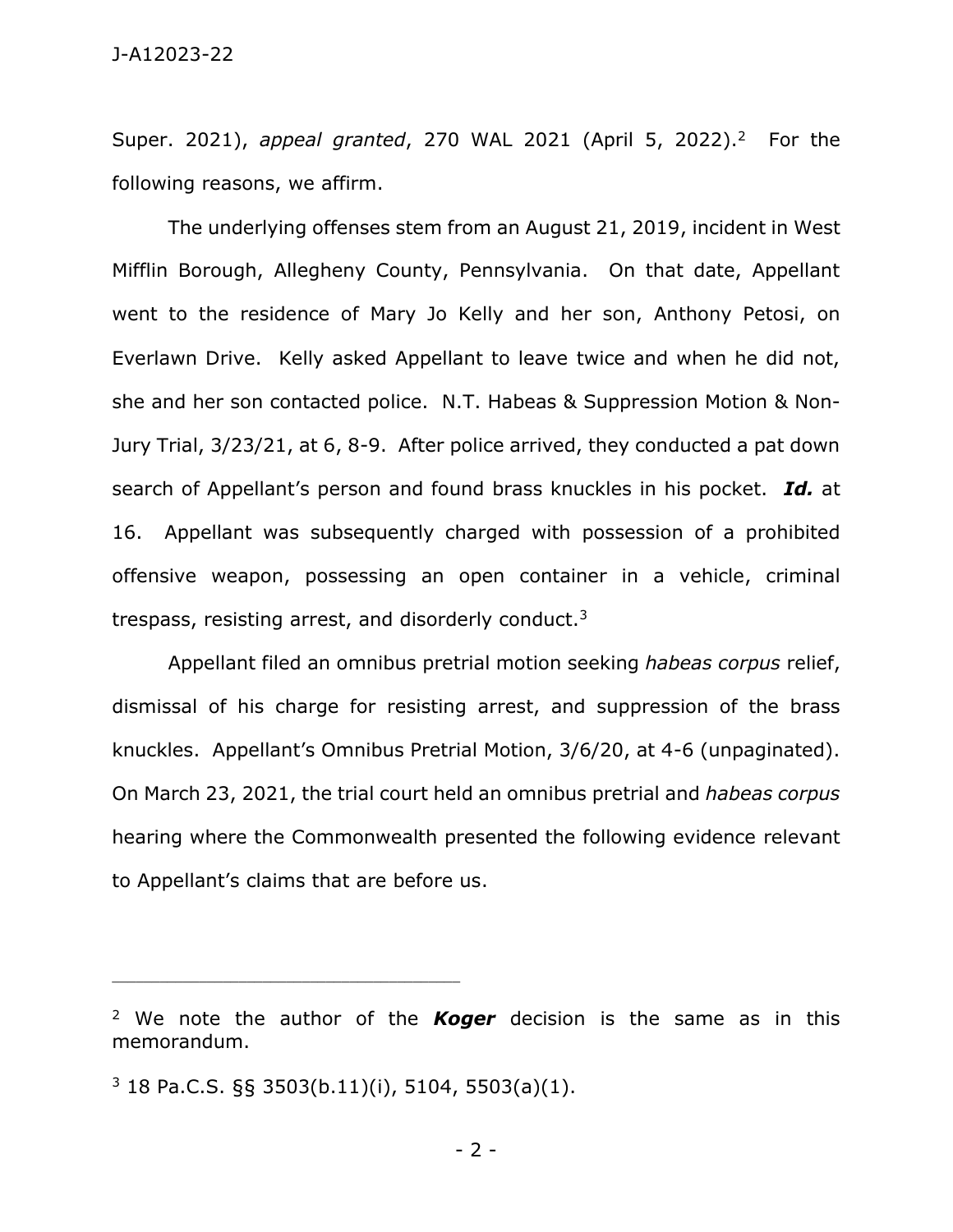West Mifflin Borough Patrolman Ryan Sabol testified that on the day of the incident, he and Officer Hanes<sup>4</sup> responded to a call about an "unwanted male at the [Everlawn Drive] house refusing to leave the property." N.T., 3/23/21, at 13, 17. Patrolman Sabol approached Appellant and while they spoke, Appellant "kept reaching into his pockets and pulling" on his clothing. Id. at 14. Patrolman Sabol "asked him several times to stop . . . because [he] wasn't sure if [Appellant] had any weapons on him." *Id.* at 14-15. After asking him "two or three times" to stop placing his hands in and out of his pockets, the officer told Appellant he was going to "pat him down" and asked "if [Appellant] had anything on him that [the officers] needed to know about." Id. Appellant admitted he "had a set of brass knuckles in his back pocket." Id. at 15. He then told them he owned the weapon "because he live<sup>[d]</sup> in Wilkinsburg[, Pennsylvania] and needed them for his protection." *Id.* at 17. Patrolman Sabol conducted a pat down of Appellant, "immediately recognized the brass knuckles in his [right] back pocket[,]" and removed them. *Id.* at 16.

At the hearing, Appellant made an oral motion to withdraw his motion to suppress, which the trial court granted. N.T., 3/23/21, at 22, 26. The trial court denied Appellant's *habeas* petition. *Id.* at 26. Appellant then elected to move forward to a non-jury trial that same day. *Id.* Appellant agreed to incorporate the evidence presented at the omnibus pre-trial and *habeas*

\_\_\_\_\_\_\_\_\_\_\_\_\_\_\_\_\_\_\_\_\_\_\_\_\_\_\_\_\_\_\_\_\_\_\_\_\_\_\_\_\_\_\_\_

- 3 -

<sup>4</sup> Officer Hanes's first name is not apparent from the record.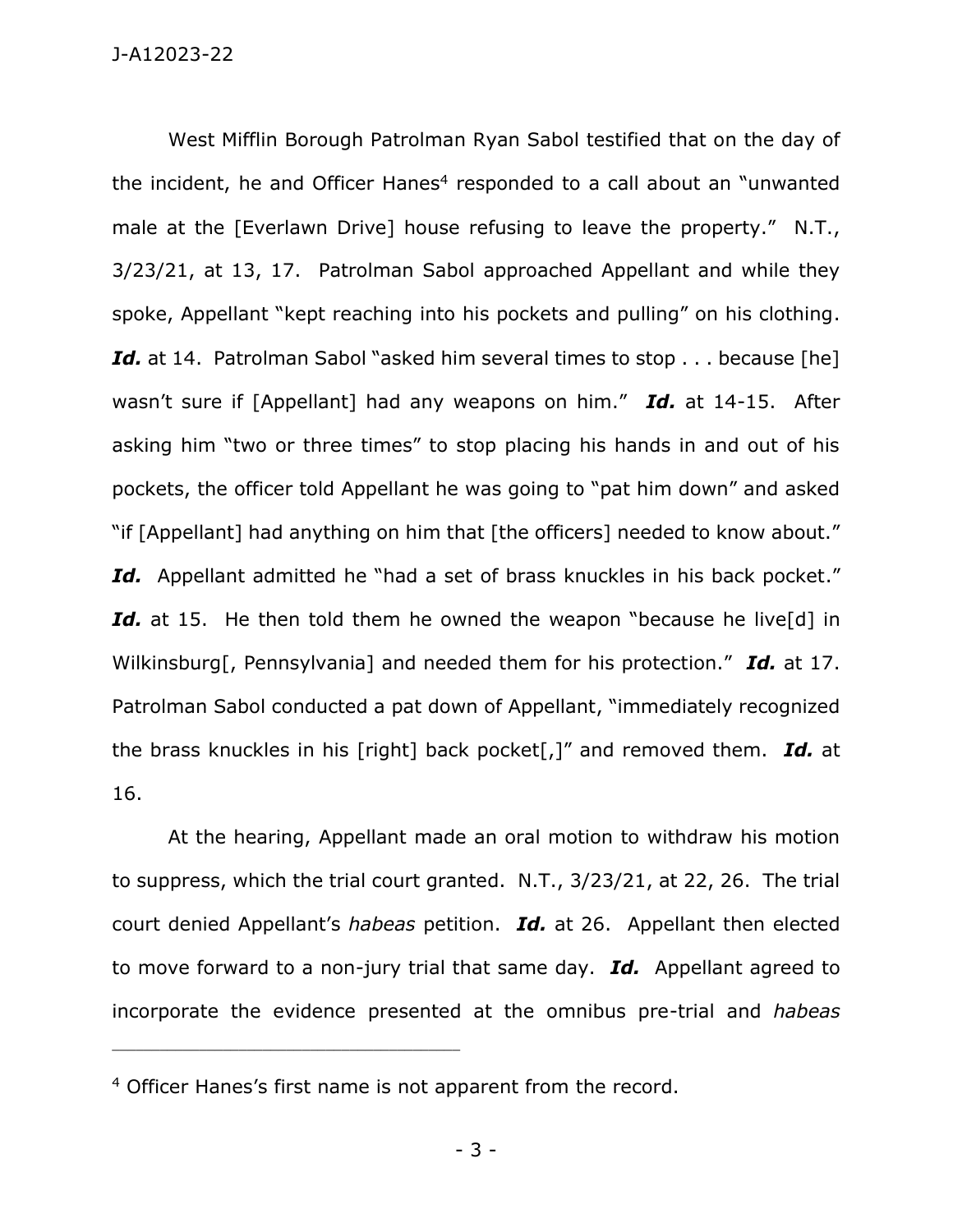hearings for the purposes of the non-jury trial. *Id.* at 32. The Commonwealth recalled Patrolman Sabol to the stand, where he testified about the circumstances that led to Appellant's open container charge. N.T., 3/23/21, at 33.

Appellant took the stand and stated he "purchased [the brass knuckles] not as a weapon, but as" a belt buckle "at least six months" before the incident because he was "into weird things." N.T., 3/23/21, at 35. He testified that prior to the incident, the brass knuckles "had come off" the belt because "the screw came out." *Id.* at 36. He indicated he put them in the back pocket of his pants and "just forg[o]t" the weapon was still there when he put the pants on that day. *Id.*

Appellant testified that on the day in question, he drove to Kelly and Petosi's home with his friend, Brandon Garter, to use Petosi's computer after Garter informed him they had "permission" to be there. N.T., 3/23/21, at 41, 47. Appellant stated he willingly left Petosi's home after Kelly told him to leave. *Id.* at 43-44, 49-50. Appellant also testified that when Patrolman Sabol arrived, he was standing by his truck. *Id.* at 44. When the officer asked Appellant for his ID, he "started to check [his] pockets" and "felt the weight in [his] back pocket[.]" *Id.* at 43. Appellant testified he "sarcastically" told Patrolman Sabol he had "a paperweight" in his back pocket. *Id.* at 53. Contrary to Patrolman Sabol's testimony, Appellant stated the officer did not ask him to stop reaching in his pockets. *Id.* at 52. Appellant admitted two photos into evidence, one of him wearing the brass knuckles as a belt buckle

- 4 -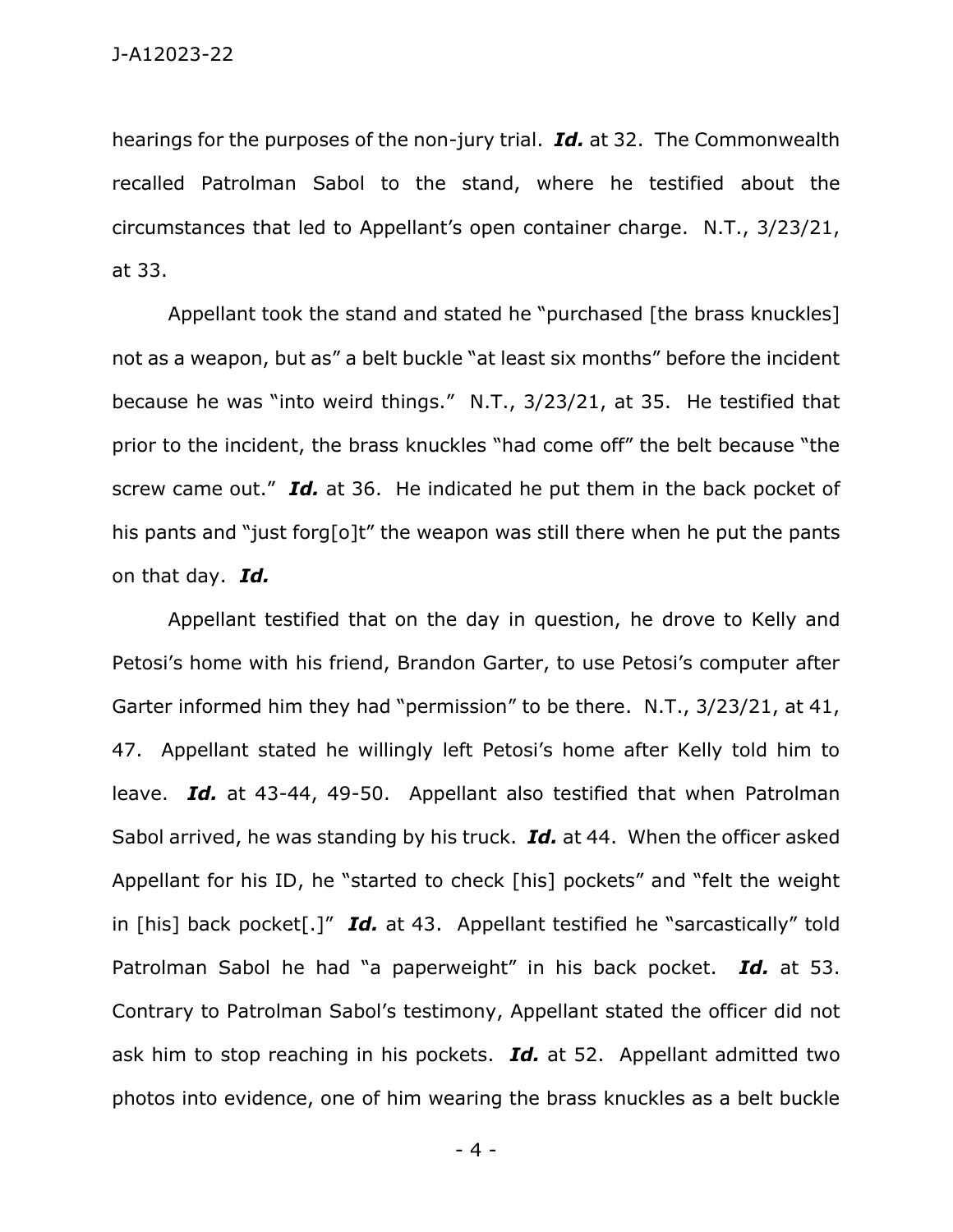prior to the incident and another photo of the brass knuckles attached to the belt. *Id.* at 37-39.

At the conclusion of the non-jury trial, the trial court found Appellant guilty of possessing a prohibited offensive weapon and possessing an open container in a vehicle, and not guilty of the remaining charges. N.T., 3/23/21, at 70. The trial court proceeded immediately to sentencing where it imposed an aggregate term of four to eight months' incarceration, a consecutive term of 18 months' probation, and a fine of \$25. *Id.* at 70, 77-78. The trial court identified the following conditions for Appellant's probation:

Conditions of [Appellant's] probation are that [he] undergo a drug and alcohol assessment and comply with any recommended treatment that the probation office requires, and otherwise comply with all the conditions of probation.

*Id.* at 77.

Appellant filed a post-sentence motion challenging the weight of the evidence for his conviction of prohibited offensive weapon, which the trial court denied on June 10, 2021. Appellant then filed the present, timely appeal.<sup>5</sup>

Appellant raises the following claims for our review:

\_\_\_\_\_\_\_\_\_\_\_\_\_\_\_\_\_\_\_\_\_\_\_\_\_\_\_\_\_\_\_\_\_\_\_\_\_\_\_\_\_\_\_\_

1. Where the evidence established that Mr. Battaglia possessed a belt buckle, an item with a common lawful purpose, did the trial court abuse its discretion in denying [Appellant's] post-

<sup>5</sup> Appellant also timely complied with the trial court's order to file a concise statement of errors complained of on appeal pursuant to Pa.R.A.P. 1925(b).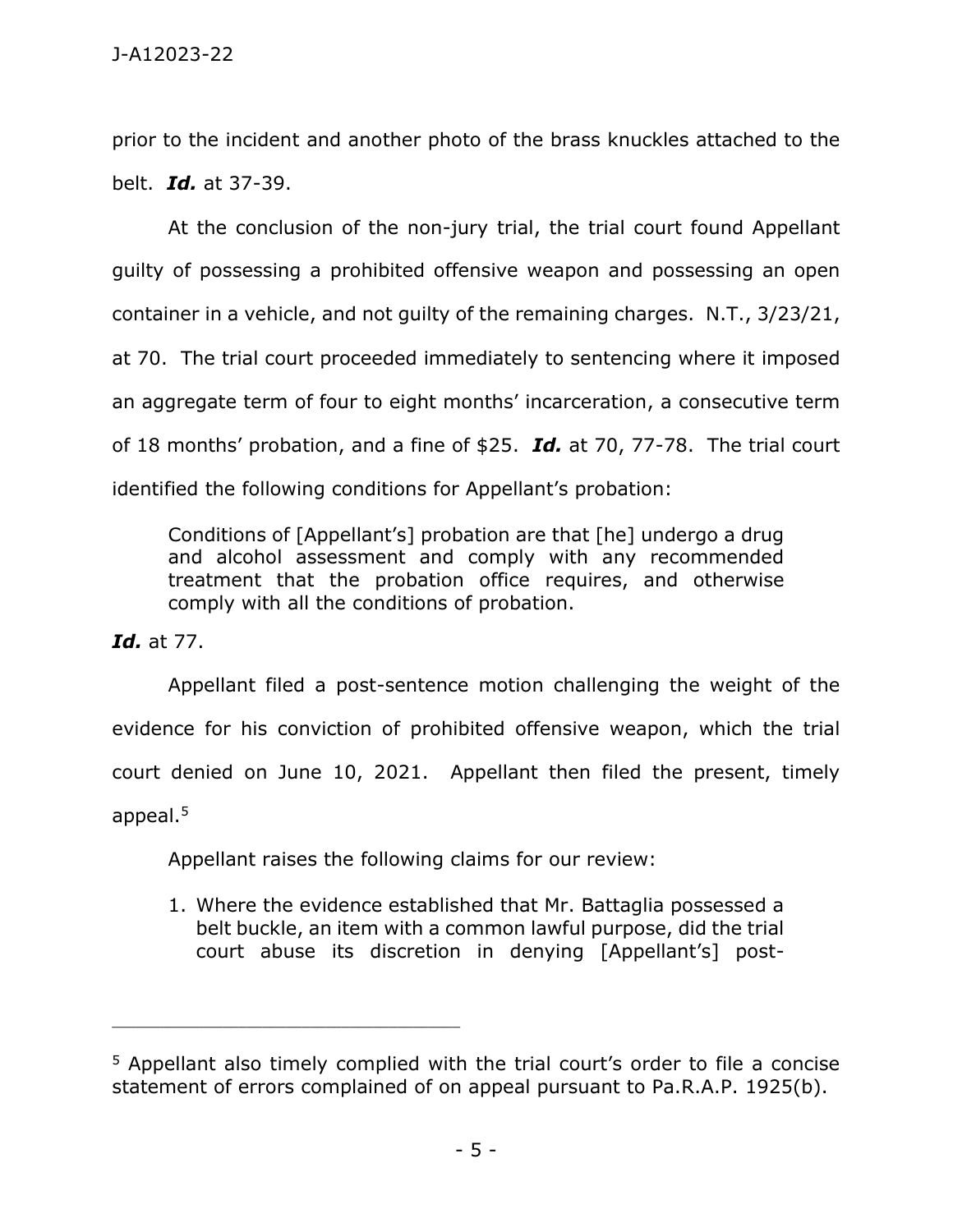sentence motion for a new trial because the verdict was against the weight of the evidence?

2. Where the trial court failed to specifically advise [Appellant] of the conditions of his probation at the time of his sentencing, did the trial court impose an illegal sentence by failing to articulate the conditions it deemed necessary to his probation?

Appellant's Brief at 6.

In his first claim, Appellant argues his conviction for prohibited offensive

weapon was against the weight of the evidence.<sup>6</sup> Appellant's Brief at 17.

This Court's standard of review of a weight of the evidence claim is well-

settled:

A weight of the evidence claim concedes that the evidence is sufficient to sustain the verdict, but seeks a new trial on the ground that the evidence was so one-sided or so weighted in favor of acquittal that a guilty verdict shocks one's sense of justice. On review, an appellate court does not substitute its judgment for the finder of fact and consider the underlying question of whether the verdict is against the weight of the evidence, but, rather, determines only whether the trial court abused its discretion in making its determination.

*Commonwealth v. Lyons*, 79 A.3d 1053, 1067 (Pa. 2013) (citations

omitted). Further, the fact finder is free to believe all, some, or none or the

evidence presented. *Commonwealth v. Champney*, 832 A.2d 403, 408 (Pa.

2003) (citation omitted).

\_\_\_\_\_\_\_\_\_\_\_\_\_\_\_\_\_\_\_\_\_\_\_\_\_\_\_\_\_\_\_\_\_\_\_\_\_\_\_\_\_\_\_\_

This Court will not find an abuse of discretion

<sup>6</sup> Appellant properly preserved his weight of the evidence claim in his postsentence motion pursuant to Pa.R.Crim. 607. Appellant's Post-Sentence Motion, 3/29/21, at 2 (unpaginated).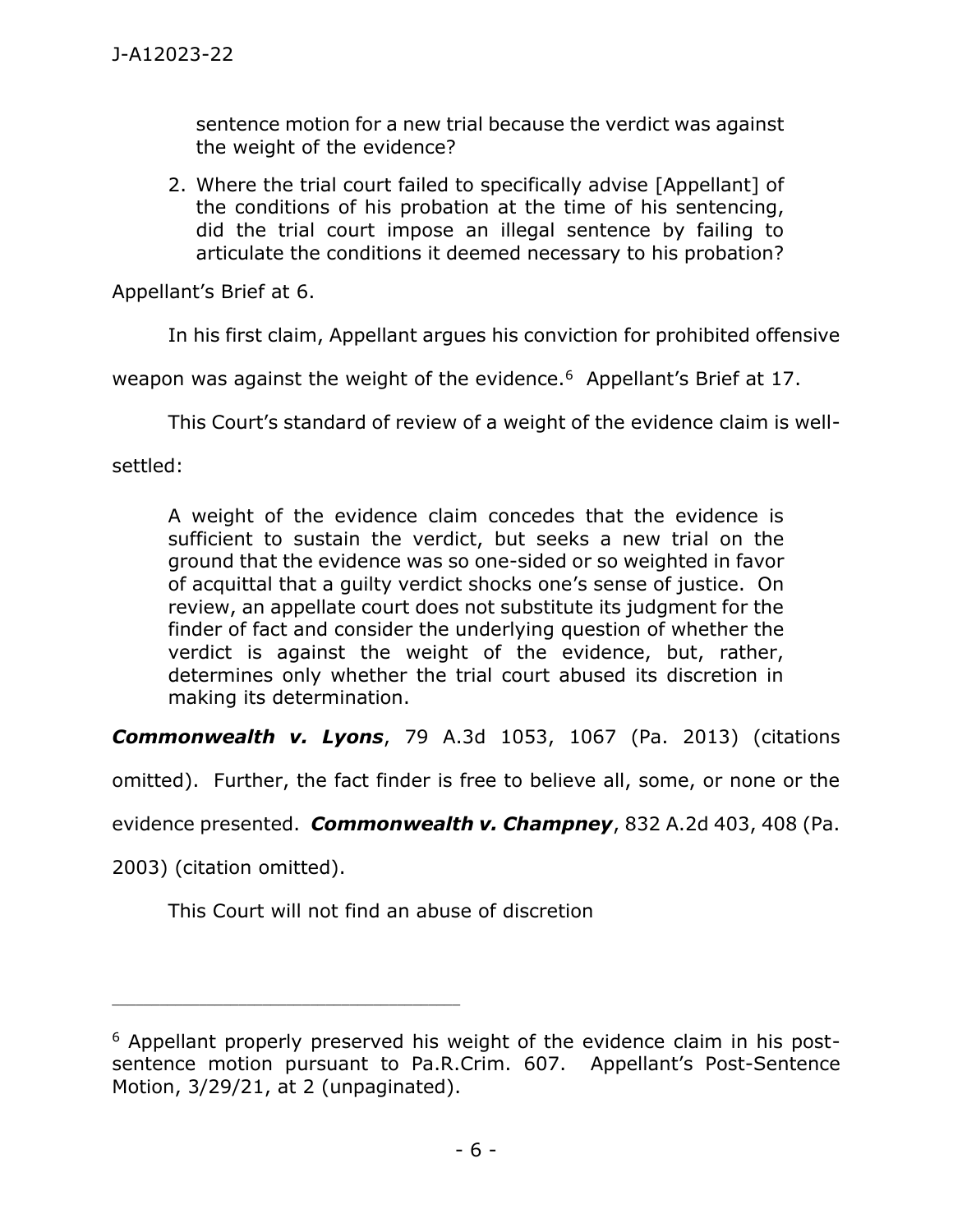based on a mere error of judgment, but rather . . . where the [trial] court has reached a conclusion which overrides or misapplies the law, or where the judgment exercised is manifestly unreasonable, or the result of partiality, prejudice, bias or ill-will. Importantly, [this C]ourt should not find that a trial court abused its discretion merely because [we] disagree[ ] with the trial court's conclusion. Indeed, "when reviewing the trial court's exercise of discretion, it is improper for [this C]ourt to 'step[ ] into the shoes' of the trial judge and review the evidence *de novo*." In other words, [this C]ourt "may not disturb a trial court's discretionary ruling by substituting its own judgment for that of the trial court."

*Commonwealth v. Gill*, 206 A.3d 459, 467 (Pa. 2019) (citations and some quotation marks omitted).

Preliminarily, we note it is necessary to set forth the elements of the crime of prohibited offensive weapon and the "curio" defense as defined in 18 Pa.C.S. § 908(b)(1) to understand Appellant's argument. The statute states an individual commits the crime at issue when they, *inter alia*, "use" or "possess" "any offensive weapon[,]" and explicitly lists "metal knuckles" in its definition of "offensive weapons." 18 Pa.C.S. § 908(a), (c). An individual may assert, and prove by a preponderance of the evidence, the defense that they owned the offensive weapon "solely as a curio . . . or under circumstances similarly negativing any intent or likelihood that the weapon would be used unlawfully." 18 Pa.C.S. § 908(b)(1). Neither the statute for prohibited offensive weapon nor Black's Law Dictionary defines "curio," so we turn to the Merriam-Webster Dictionary, which defines "curio" as "something (such as a decorative object) considered novel, rare, or bizarre." Merriam-Webster's Online Dictionary, https://www.merriam-webster.com/dictionary/curio (last visited May 5, 2021).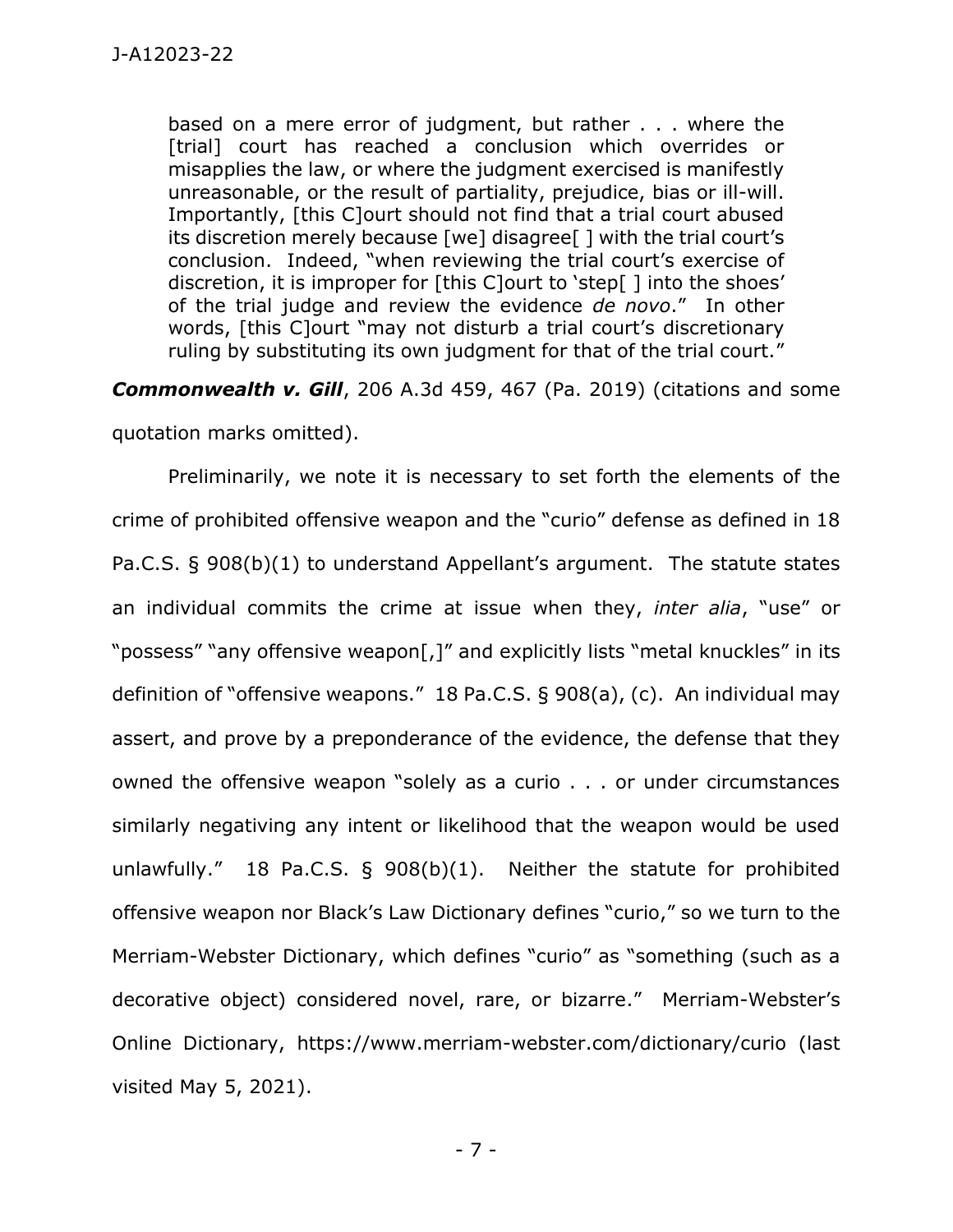Here, Appellant contends "the evidence established that [he] possessed the belt buckle under circumstances which showed he did not intend to use [it] in an unlawful manner." **Id.** at 15. He asserts that he "testified credibly that he bought the belt buckle six months prior in the South Side neighborhood of Pittsburgh, and possessed the item not as a weapon, but as a weird item. [Appellant states his] possession meets the definition of a curio, as it is commonly defined." *Id.* at 22-23. Furthermore, he alleges "the circumstances of this case demonstrate that there was no intent or likelihood that the weapon would be used unlawfully[ because he] never threatened anyone and, indeed, did not even remember that he had the belt buckle on his person until [Patrolman] Sabol indicated he would search [him]." *Id.* at 23. Appellant insists that "[w]hen properly weighed," the evidence, his testimony, and the photos of the brass knuckles as a belt buckle, supported his affirmative defense that he owned the item "as a curio" and "would not be used unlawfully." *Id.* at 21, 25-26 (footnote omitted).

In denying Appellant's weight claim, the trial court pointed out that Appellant's argument "can be reduced to a single proposition, that [it] should have given Appellant's testimony more weight than" Patrolman Sabol's. Trial Ct. Op. 9/10/21, at 6. The court "reject[ed]" Appellant's testimony regarding the defense that he owned the brass knuckles as a curio, stating it "did not find Appellant's testimony credible." Trial Ct. Op. at 8. It detailed the following reasons in support of its conclusion:

- 8 -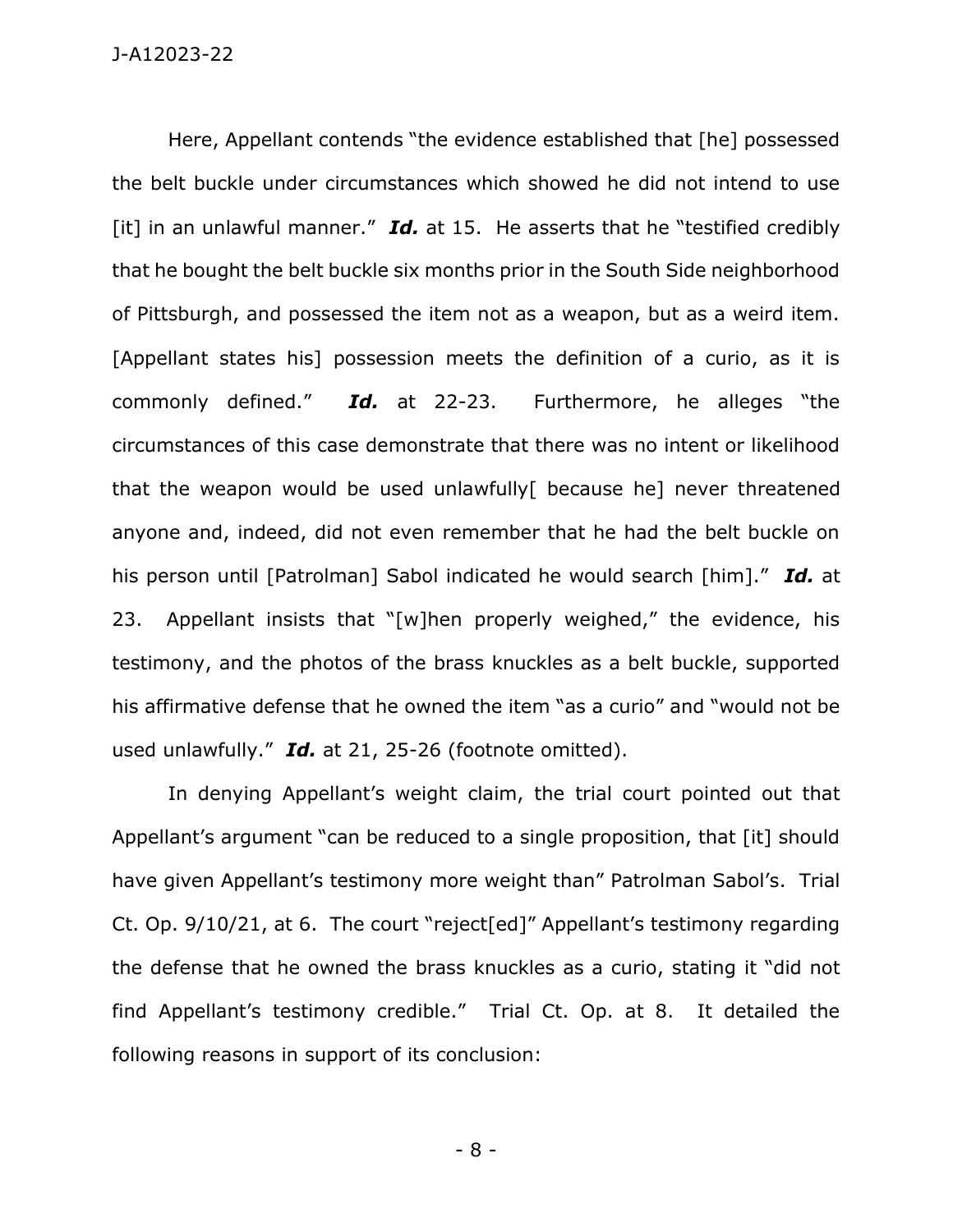It defies common experience to believe that a person can walk around with the weight of brass knuckles in one's back pocket, much less sit on them, as Appellant would have done during the drive to . . . Everlawn Drive and be unaware of their existence. [Appellant's photos] appear [] to demonstrate that [he] has used brass knuckles as a belt buckle in the past, the question at trial was how Appellant possessed them on August 21, 2019. Appellant's characterization of the brass knuckles was inconsistent at best. He offered they are a "weird" item as to qualify as a curio but admitted on cross that he described them as a "paper weight" to [Patrolman] Sabol. Moreover, Appellant's testimony that he went to [Kelly and Petosi's home with] permission was contradicted by the fact that [they] did not allow him in and called the police to have him removed from the property. There was no corroboration regarding the presence of a third-party, Brandon [Garter]. Of equal importance, it is inconceivable to this [c]ourt that a police officer would permit a person who is currently subject to questioning to repeatedly put his hands in and out of his [ ] pockets.

## *Id.* at 8.

We agree with the trial court's conclusion that Appellant's argument amounts to a request to reweigh the evidence in his favor – a request that is beyond our scope of review. We point out that the trial court, sitting as the finder of fact, was entitled to believe all part or some of the evidence presented at trial. *See Champney*, 832 A.2d at 408. The court specifically found that Appellant was not credible. *See* Trial Ct. Op. at 8. The court heard from the witnesses, viewed the exhibits, and listened to the parties' arguments. As we cannot substitute the trial court's credibility determinations for our own and we detect no abuse of discretion, we conclude no relief is due.

*See Champney*, 832 A.2d at 408; *Lyons*, 79 A.3d at 1067. Accordingly, Appellant's first claim fails.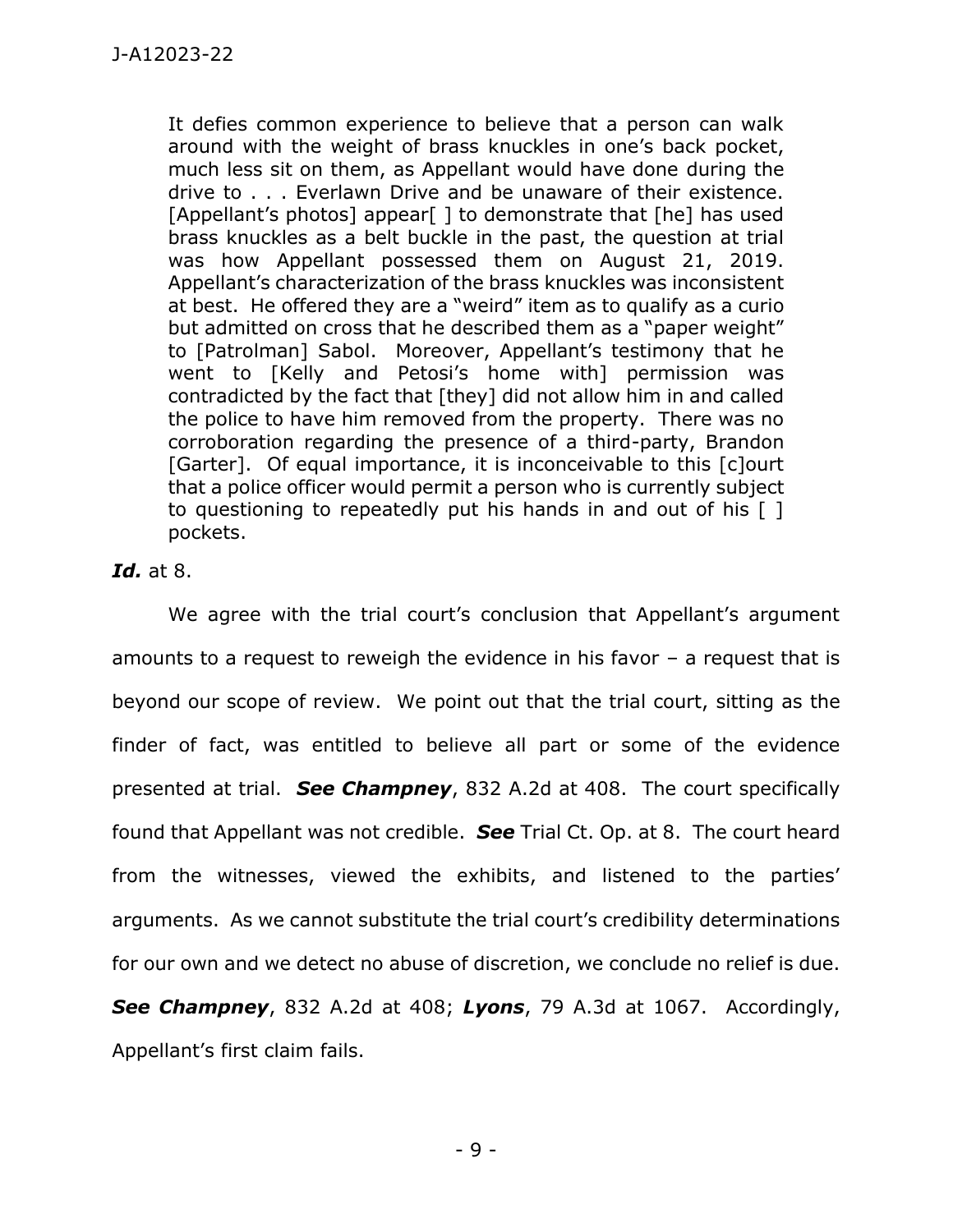Next, we address Appellant's legality of sentencing claim, which we review by the following standard:

[A] claim that implicates the fundamental legal authority of the court to impose a particular sentence constitutes a challenge to the legality of the sentence. If no statutory authorization exists for a particular sentence, that sentence is illegal and subject to correction. Issues relating to the legality of sentence are questions of law, and thus, our standard of review is *de novo* and our scope of review is plenary.

*Commonwealth v. Clarke*, 70 A.3d 1281, 1284 (Pa. Super. 2013) (quotation marks and citations omitted). Further, a claim pertaining to the legality of sentence may be raised for the first time on appeal and is not subject to waiver. *Commonwealth v. Foster*, 960 A.2d 160, 163 (Pa. Super. 2008).

In Appellant's second claim, he argues the trial court imposed an illegal sentence when it told him to "comply with all the conditions of probation." Appellant's Brief at 28. Appellant maintains that the court "did not explain" the conditions of his probation, "did not ask [him if he] had any questions about these conditions," and did not "specifically advise<sup>[</sup> him] of his conditions of probation and parole at sentencing[,]" thus violating *Commonwealth v. MacGregor*, 912 A.2d 315, 317 (Pa. Super. 2006) (stating "the legislature [in the Sentencing Code] has specifically empowered the court, not the probation offices and not any individual probation officers, to impose the terms of probation.") (citation and emphasis omitted), and *Koger*, 255 A.3d at 1291 (holding the sentencing court must advise a defendant of the terms of their probation before finding a violation of any such condition). *Id.* at 28-30. Appellant insists the trial court "defer[ed] authority to impose the specific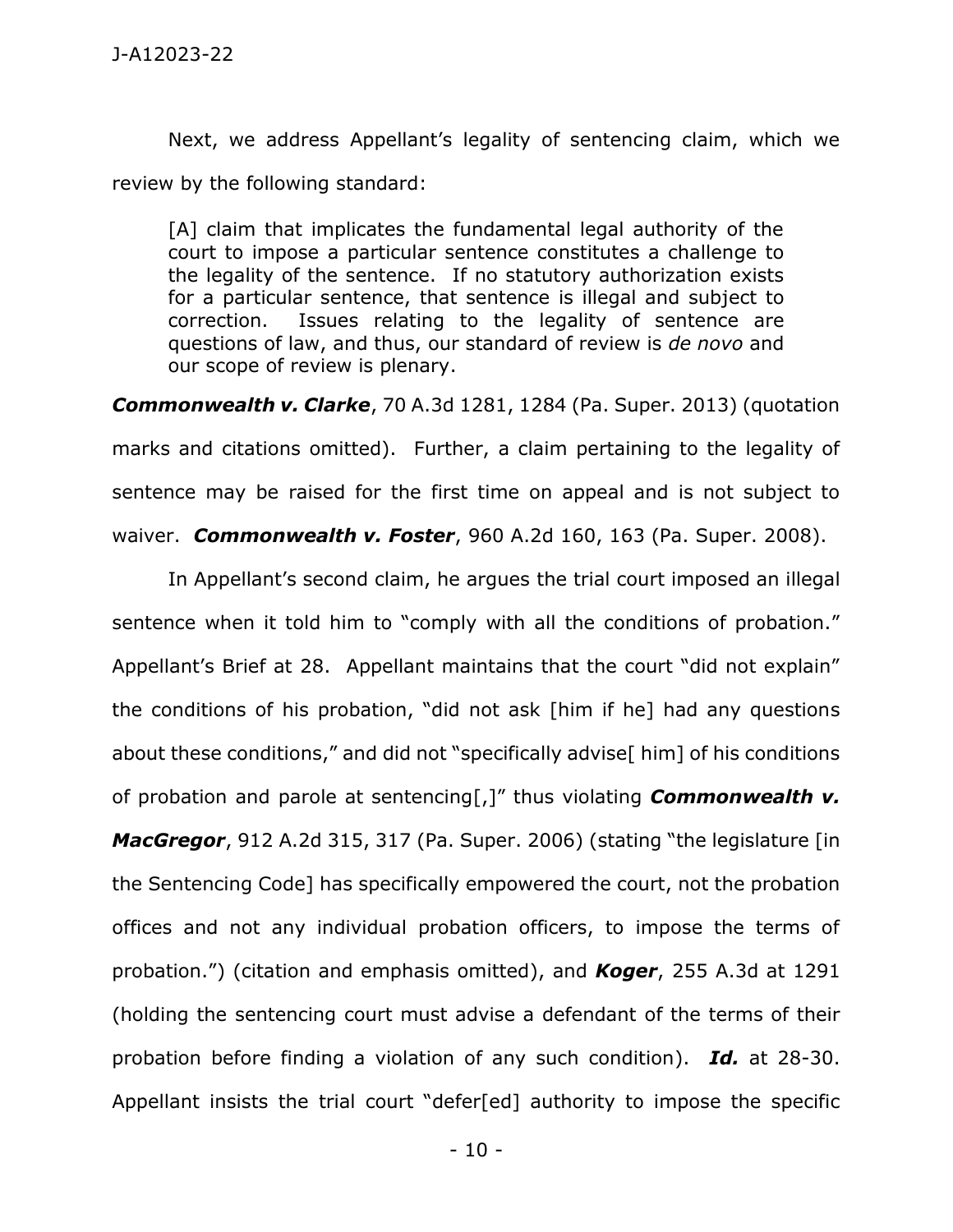terms of probation to the probation officer." *Id.* at 29. Appellant also rejects the trial court's reasoning that *Koger* is inapplicable to the present facts because his claim is not ripe for review since Appellant is appealing his initial conviction and not a violation of probation. *Id.* at 30. He concludes that "only the court has the authority to impose the terms of probation and . . . must advise the defendant of those conditions at sentencing." *Id.* (emphasis omitted).

Preliminarily, we distinguish the present matter from *Koger* based on the procedural posture of the two cases. In *Koger*, the appellant pled guilty to possession of child pornography and criminal use of a communication facility. *Koger*, 255 A.3d at 1287. After sentencing, the appellant was immediately paroled and sentenced to a consecutive term of three years' probation. *Id.* The trial court imposed the following terms on the appellant's sentence:

As special conditions of this sentence, [the appellant] shall have no contact with any victims or persons displayed in the images. [the appellant] shall submit to a drug and alcohol evaluation and complete any recommended treatment; perform 100 hours of [c]ommunity [s]ervice and complete sexual offender counseling.

Id. Subsequently, the trial court revoked the appellant's probation and parole after he stipulated to the following violations:

Condition 7, [relating to refraining] from any assaultive, threatening, or harassing behavior[,] Condition 1, [failing] to permit a [probation officer] to visit [him at his] residence [ ] and submit to warrantless searches of [his] residence, vehicle, property, and/or [his] person[,] and Condition 2, [relating to violations of] criminal laws or ordinances.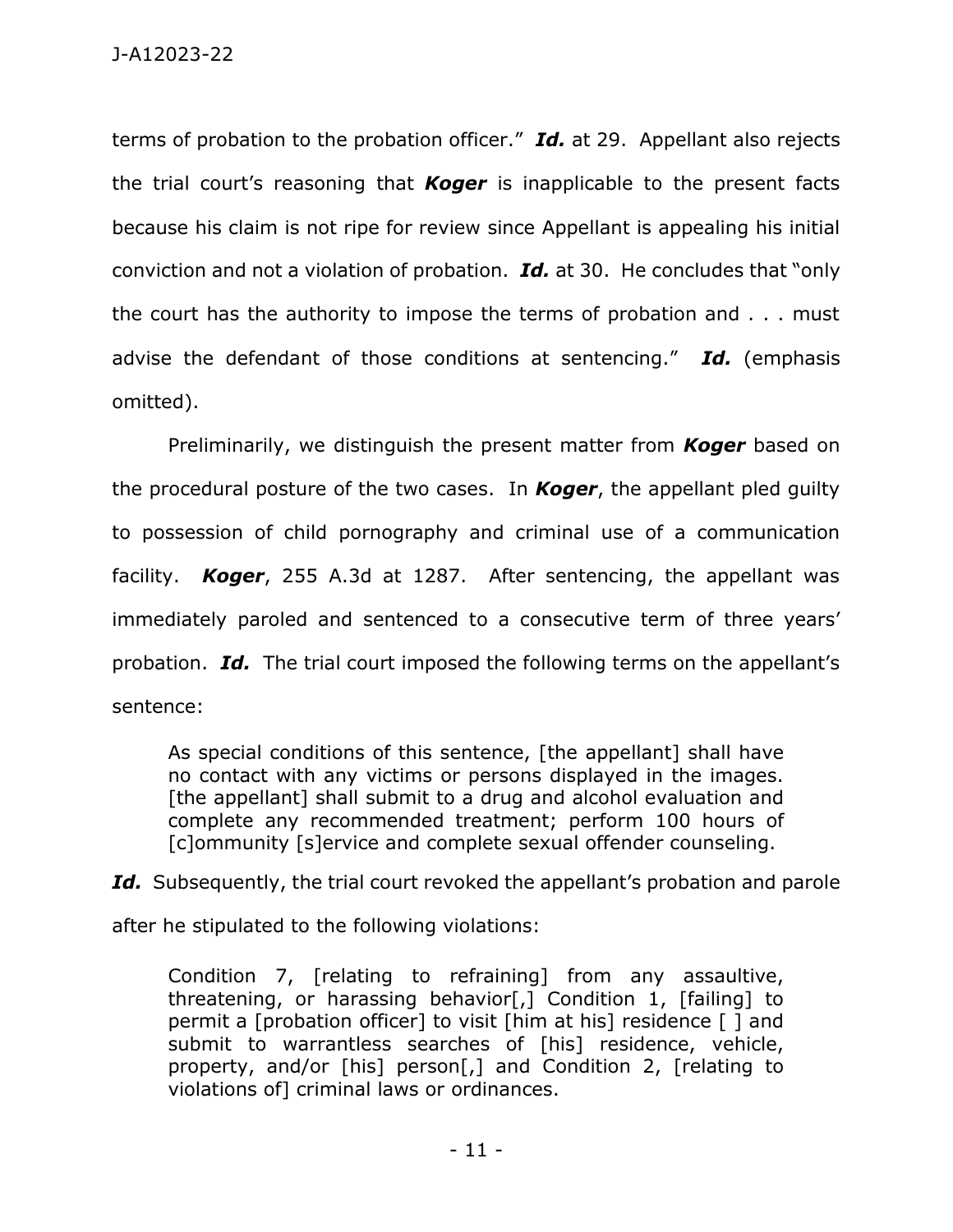Id. (quotation marks omitted). The trial court then resentenced him to serve the balance of his maximum sentence. *Koger*, 255 A.3d at 1288.

Appellant challenged, *inter alia*, the legality of his sentence stating the Commonwealth failed to prove he violated any actual terms of his probation or parole. *Id.* at 1288-89. A panel of this Court determined the trial court "did not advise [the appellant] of the general conditions of his probation or parole at the time of sentencing" but instead "the probation and parole conditions were explained to [the appellant] **after** sentencing, by an adult probation officer." *Koger*, 255 A.3d at 1288 (emphasis in original). Because the trial court did not impose the conditions the appellant was alleged to have violated, it could not then find the appellant had violated any such terms. *See id.* at 1291. *see also Commonwealth v. Elliott*, 50 A.3d 1284, 1292 (Pa. 2012) (stating: (1) probation offices may "impose conditions of supervision that are germane to, elaborate on, or interpret any conditions of probation that are imposed by the trial court[;]" and  $(2)$ " a trial court may impose conditions of probation in a generalized manner, and the [office of probation] may impose more specific conditions of supervision pertaining to that probation, so long as those supervision conditions are in furtherance of the trial court's conditions of probation."). The panel concluded "the trial court erred in failing to specifically advise [the a]ppellant of the conditions of his probation and parole at the time of his initial sentencing" and that because the trial court did not impose the alleged violated conditions at the time of sentencing, "the court could not have found he 'violated one of the 'specific

- 12 -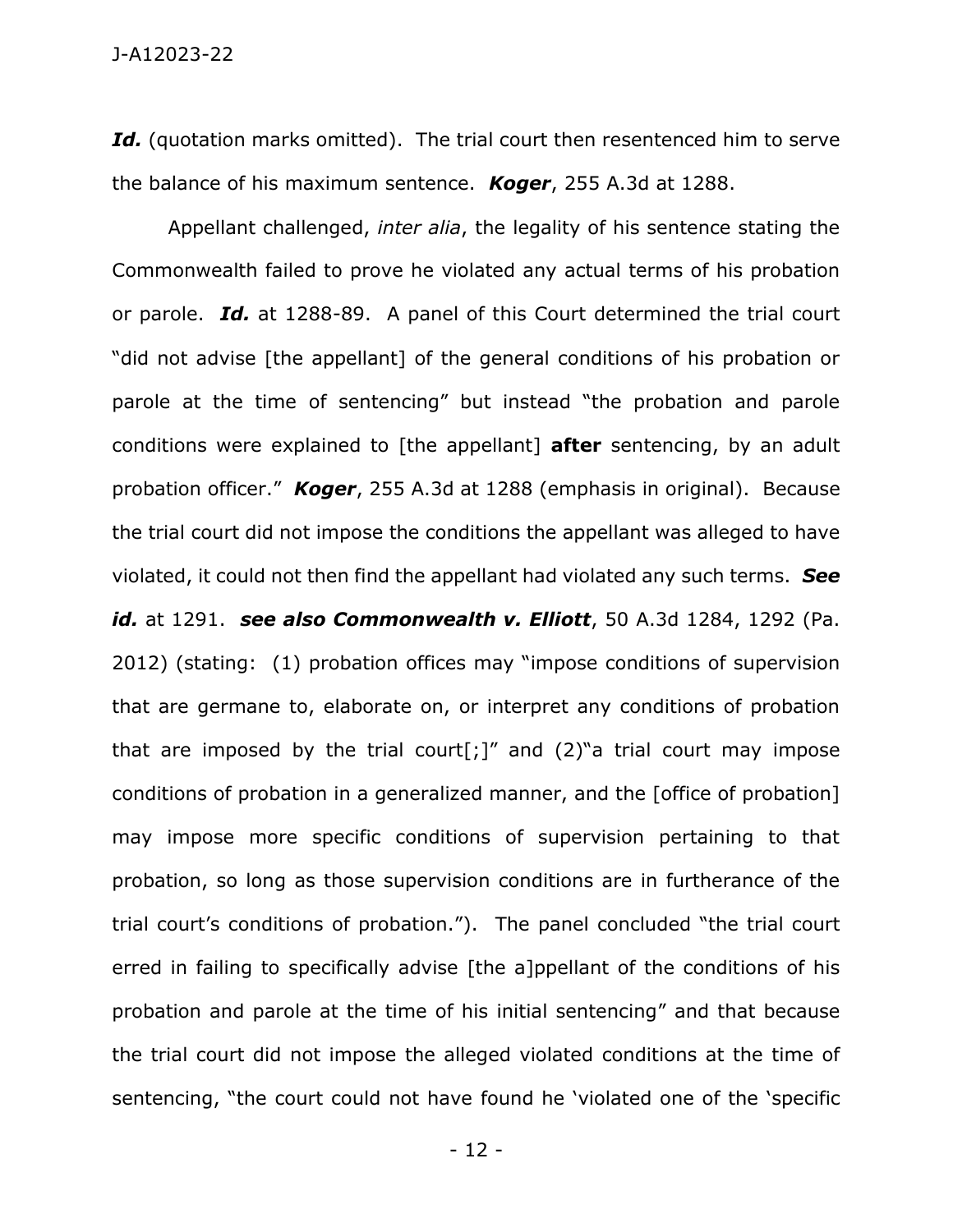conditions' of probation [or parole] included in the probation order[.]" *Koger*, 255 A.3d at 1290-91. The panel further opined that, "a sentencing court may not delegate its statutorily proscribed duties to probation and parole offices and is required to communicate any conditions of probation or parole as a prerequisite to violating any such condition." *Id.* at 1291.

Turning to the present matter, the trial court stated:

*Koger* is inapplicable to Appellant's claim. First, the holding in *Koger* did not deem the initial sentence by the trial court illegal based on the conclusion that the probation department, not the sentencing court, informed the defendant of his conditions. Second, the issue in *Koger*, the ability of the trial court to determine a violation of probation, is not ripe inasmuch as Appellant is appealing his initial conviction. Third, [the trial court] properly advised [Appellant] of his probation conditions[.]

Trial Ct. Op. at 10.

We agree with the trial court that *Koger* is not applicable to the present facts for several reasons. First, in *Koger*, the panel never held that the underlying sentence was illegal. Rather, the case concerned the inability of the Commonwealth to prove that the appellant violated a condition of the probation when those conditions were not imposed by the trial court. Second, because Appellant has not committed any alleged probation violation, the issue as to whether the court has the ability to determine a violation occurred is not ripe for review. *See* Trial Ct. Op. at 10. To grant Appellant relief under the current circumstances would have this Court engage in speculation that at an unspecified time in the future, Appellant will commit some act that both the office of probation and the trial court agree is a violation of his probation,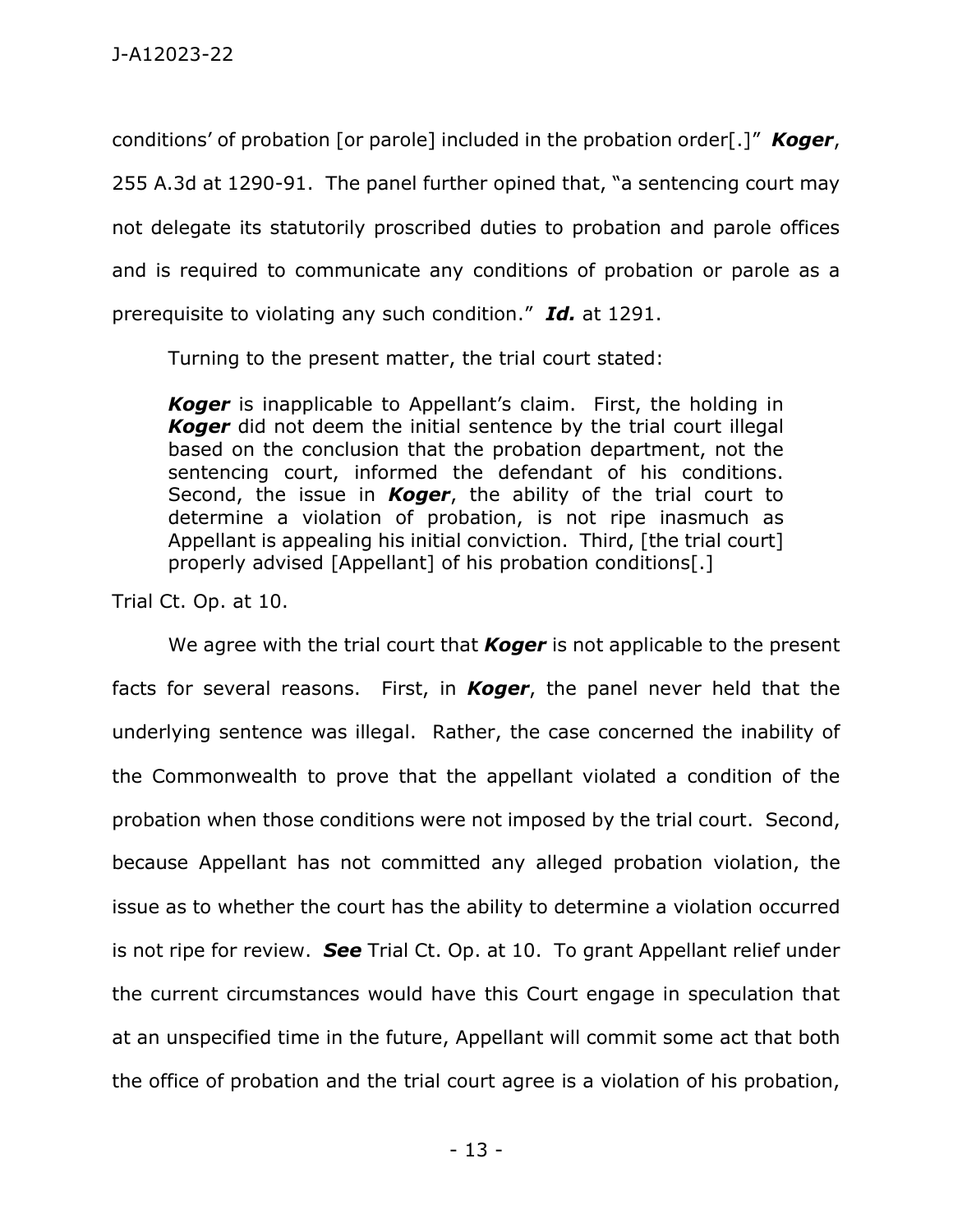without the trial court having imposed the condition on him at sentencing. While we understand Appellant's concerns about committing a violation of the terms of his probation, we cannot just presume that he will do so.

The trial court imposed the following conditions on Appellant regarding his probation:

Conditions of [Appellant's] probation are that [he] undergo a drug and alcohol assessment and comply with any recommended treatment that the probation office requires, and otherwise comply with all the conditions of probation.

N.T., 3/23/21, at 77. Appellant acknowledged these terms when he replied in the affirmative after the trial court asked him, "Do you understand your sentence, sir?" *Id.*

We note the phrase "otherwise comply with all the conditions of probation[,]" does not, under the present facts, render Appellant's sentence illegal. While only a court may impose the terms of probation, the office of probation "may impose conditions of supervision that are germane to, elaborate on, or interpret any conditions of probation that are imposed by the trial court." *Elliott*, 50 A.3d at 1292 (Pa. 2012). "[A] trial court may impose conditions of probation in a generalized manner, and the [office of probation] may impose more specific conditions of supervision pertaining to that probation, so long as those supervision conditions are in furtherance of the trial court's conditions of probation." *Id.*

In the present case, the trial court ordered Appellant to undergo a drug and alcohol assessment "and comply with any recommended treatment that

- 14 -